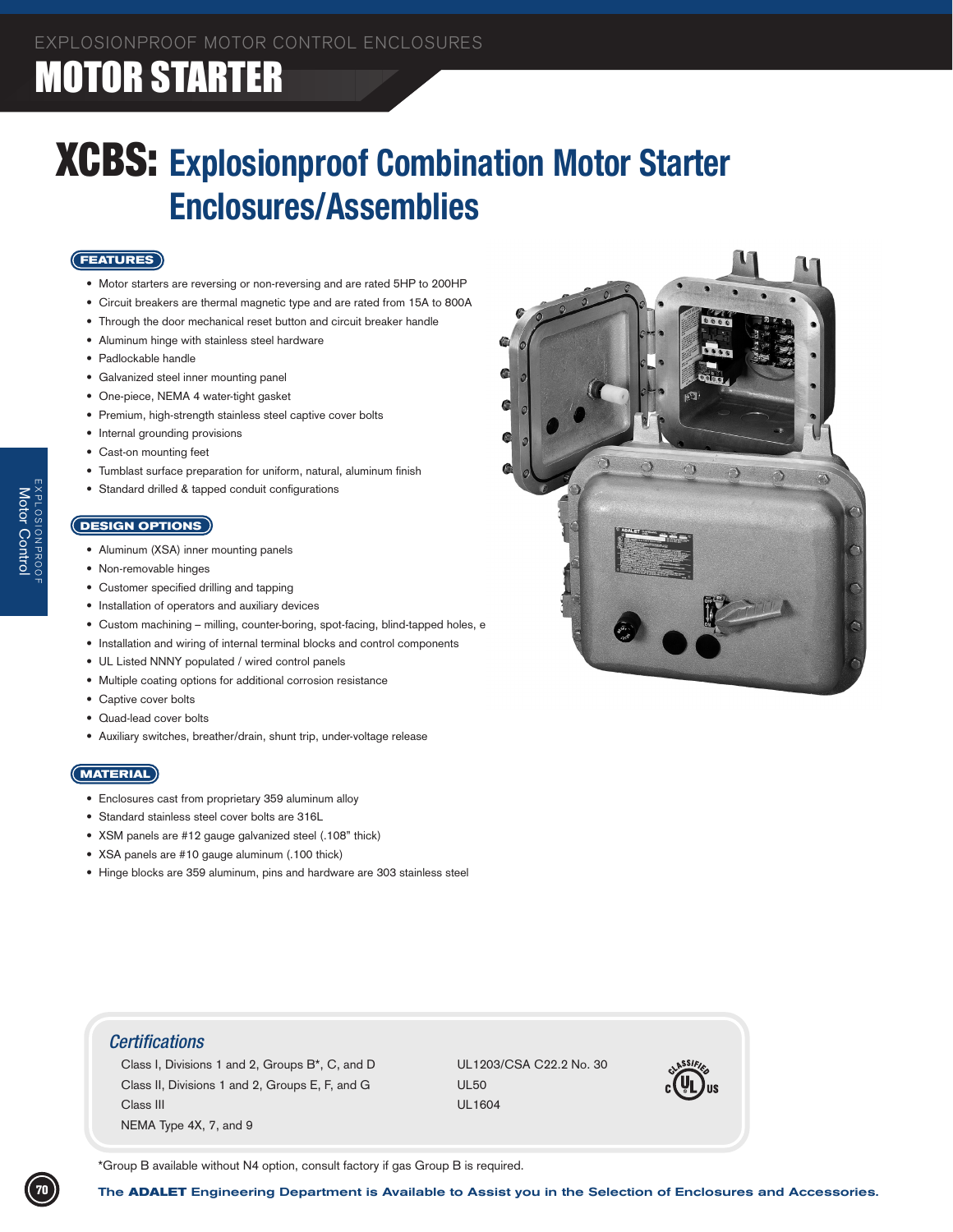## Explosionproof Combination Motor Starters

Τ

(Enclosure only - does not include breaker or starter)

| <i><b>*COMBINATION FULL VOLTAGE NON-REVERSING STARTERS</b></i> |                         |           |  |  |  |  |  |  |  |  |
|----------------------------------------------------------------|-------------------------|-----------|--|--|--|--|--|--|--|--|
| Max Starter NEMA Size                                          | Std. Breaker Frame Size | Enclosure |  |  |  |  |  |  |  |  |
| 0 & 1                                                          | 100                     | XCBSAO-N4 |  |  |  |  |  |  |  |  |
| ς                                                              | 100                     | XCBSBQ-N4 |  |  |  |  |  |  |  |  |
| 3                                                              | 100                     | XCBSLO-N4 |  |  |  |  |  |  |  |  |
| 4                                                              | 225/250                 | XCBSMO-N4 |  |  |  |  |  |  |  |  |
|                                                                | 400                     | XCBSN-N4  |  |  |  |  |  |  |  |  |

| *COMBINATION FULL VOLTAGE FULL REVERSING STARTERS |                         |           |  |  |  |  |  |  |  |  |
|---------------------------------------------------|-------------------------|-----------|--|--|--|--|--|--|--|--|
| Max Starter NEMA Size                             | Std. Breaker Frame Size | Enclosure |  |  |  |  |  |  |  |  |
| 0 & 1                                             | 100                     | XCMRSG-N4 |  |  |  |  |  |  |  |  |
|                                                   | 100                     | XCMRSK-N4 |  |  |  |  |  |  |  |  |
|                                                   | 100                     | XCMRSP-N4 |  |  |  |  |  |  |  |  |

| *ACROSS THE LINE FULL VOLTAGE NON-REVERSING STARTERS |           |
|------------------------------------------------------|-----------|
| Max Starter NEMA Size                                | Enclosure |
| 0 & 1                                                | XMSB-N4   |
| $\mathcal{P}$                                        | XMSD-N4   |
| 3 & 4                                                | XMSH-N4   |
| 5                                                    | XMSO-N4   |

| *ACROSS THE LINE FULL VOLTAGE REVERSING STARTERS |  |  |  |  |  |  |  |  |  |
|--------------------------------------------------|--|--|--|--|--|--|--|--|--|
| Enclosure                                        |  |  |  |  |  |  |  |  |  |
| XMRSC-N4                                         |  |  |  |  |  |  |  |  |  |
| XMRSF-N4                                         |  |  |  |  |  |  |  |  |  |
| XMRSO-N4                                         |  |  |  |  |  |  |  |  |  |
|                                                  |  |  |  |  |  |  |  |  |  |

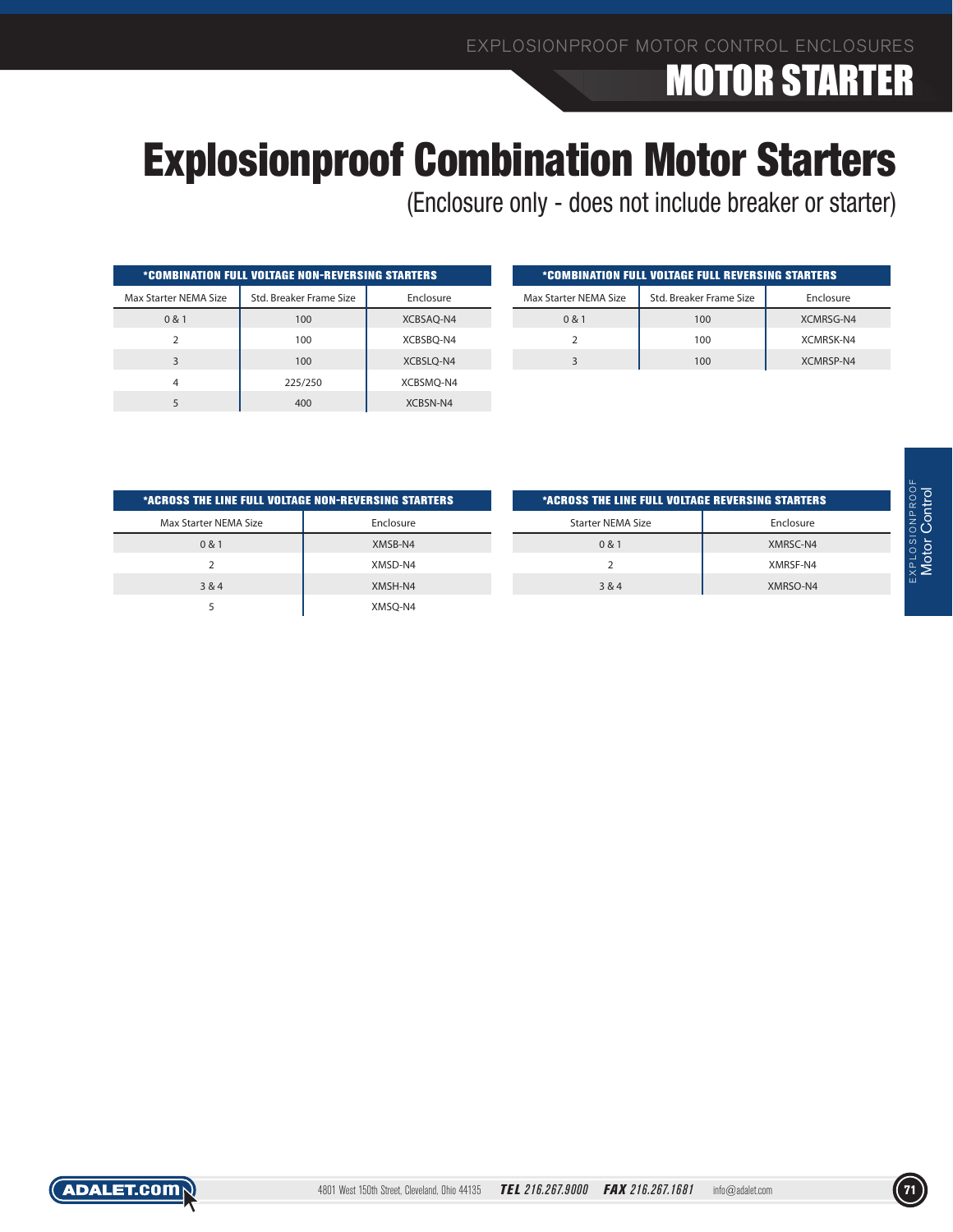# Combination Motor Starter Enclosures

**Full Voltage Non-Reversing** (includes breaker and starter)

|                | 240 VOLT AC MOTOR - Thermal Magnetic Breaker*/120V AC Coil |                 |                | 480 VOLT AC MOTOR - Thermal Magnetic Breaker*/120V AC Coil |                 |
|----------------|------------------------------------------------------------|-----------------|----------------|------------------------------------------------------------|-----------------|
| Maximum HP     | Nema Size                                                  | Catalog Number  | Maximum HP     | Nema Size                                                  | Catalog Number  |
| 2              | $\mathbf{0}$                                               | XCBSAQ-N4-2015  | $\overline{2}$ | $\mathbf{0}$                                               | XCBSAQ-N4-4015  |
| 3              | $\mathbf 0$                                                | XCBSAQ-N4-2020  | 5              | $\mathbf 0$                                                | XCBSAQ-N4-4020  |
| 5              |                                                            | XCBSAQ-N4-2130  | 10             |                                                            | XCBSAQ-N4-4130  |
| $7\frac{1}{2}$ |                                                            | XCBSAQ-N4-2150  | 25             | $\overline{2}$                                             | XCBSBQ-N4-4270  |
| 10             | $\overline{2}$                                             | XCBSBQ-N4-2270  | 30             | 3                                                          | XCBSLQ-N4-4370  |
| 15             | 2                                                          | XCBSBQ-N4-22100 | 50             | 3                                                          | XCBSLQ-N4-43100 |
| 20             | 3                                                          | XCBSLQ-N4-23100 | 75             | $\overline{4}$                                             | XCBSMQ-N4-44175 |
| 30             | 3                                                          | XCBSLQ-N4-23125 | 100            | 4                                                          | XCBSMQ-N4-44200 |
| 40             | $\overline{4}$                                             | XCBSMQ-N4-24175 | 125            | 5                                                          | XCBSN-N4-45225  |
| 50             | 4                                                          | XCBSMQ-N4-24200 | 150            | 5                                                          | XCBSN-N4-45300  |
| 60             | 5                                                          | XCBSN-N4-25225  | 200            | 5                                                          | XCBSN-N4-45400  |
| 75             | 5                                                          | XCBSN-N4-25300  |                |                                                            |                 |
| 100            | 5                                                          | XCBSN-N4-25400  |                |                                                            |                 |

| 600 VOLT AC MOTOR - Thermal Magnetic Breaker*/120V AC Coil |                |                       | 480/600 VOLT AC MOTOR - MCP*/120V AC Coil |                |                  |
|------------------------------------------------------------|----------------|-----------------------|-------------------------------------------|----------------|------------------|
| Maximum HP                                                 | Nema Size      | <b>Catalog Number</b> | Maximum HP                                | Nema Size      | Catalog Number   |
| $\overline{2}$                                             | $\mathbf{0}$   | XCBSAQ-N4-6015        |                                           | $\mathbf{0}$   | XCBSAQ-N4-M6003  |
| 5                                                          | $\mathbf 0$    | XCBSAQ-N4-6020        | $\overline{2}$                            | $\mathbf 0$    | XCBSAQ-N4-M6007  |
| 10                                                         |                | XCBSAQ-N4-6130        | 5                                         | $\mathbf{0}$   | XCBSAQ-N4-M6015  |
| 25                                                         | $\overline{2}$ | XCBSBQ-N4-6250        | 10                                        |                | XCBSAQ-N4-M6130  |
| 30                                                         | 3              | XCBSLQ-N4-6370        | 25                                        | $\overline{2}$ | XCBSBQ-N4-M6250  |
| 50                                                         | 3              | XCBSLO-N4-63100       | 50                                        | 3              | XCBSLO-N4-M63100 |
| 75                                                         | $\overline{4}$ | XCBSMQ-N4-64125       | 100                                       | $\overline{4}$ | XCBSMQ-N4-M64150 |
| 100                                                        | $\overline{4}$ | XCBSMQ-N4-64175       | 200                                       | 5              | XCBSN-N4-M65400  |
| 125                                                        | 5              | XCBSN-N4-65200        |                                           |                |                  |
| 150                                                        | 5              | XCBSN-N4-65225        |                                           |                |                  |
| 200                                                        | 5              | XCBSN-N4-65400        |                                           |                |                  |

\* Trip rating is last 2-3 digits of catalog number

**NOTE** Overload Heaters Not Included. See Options.

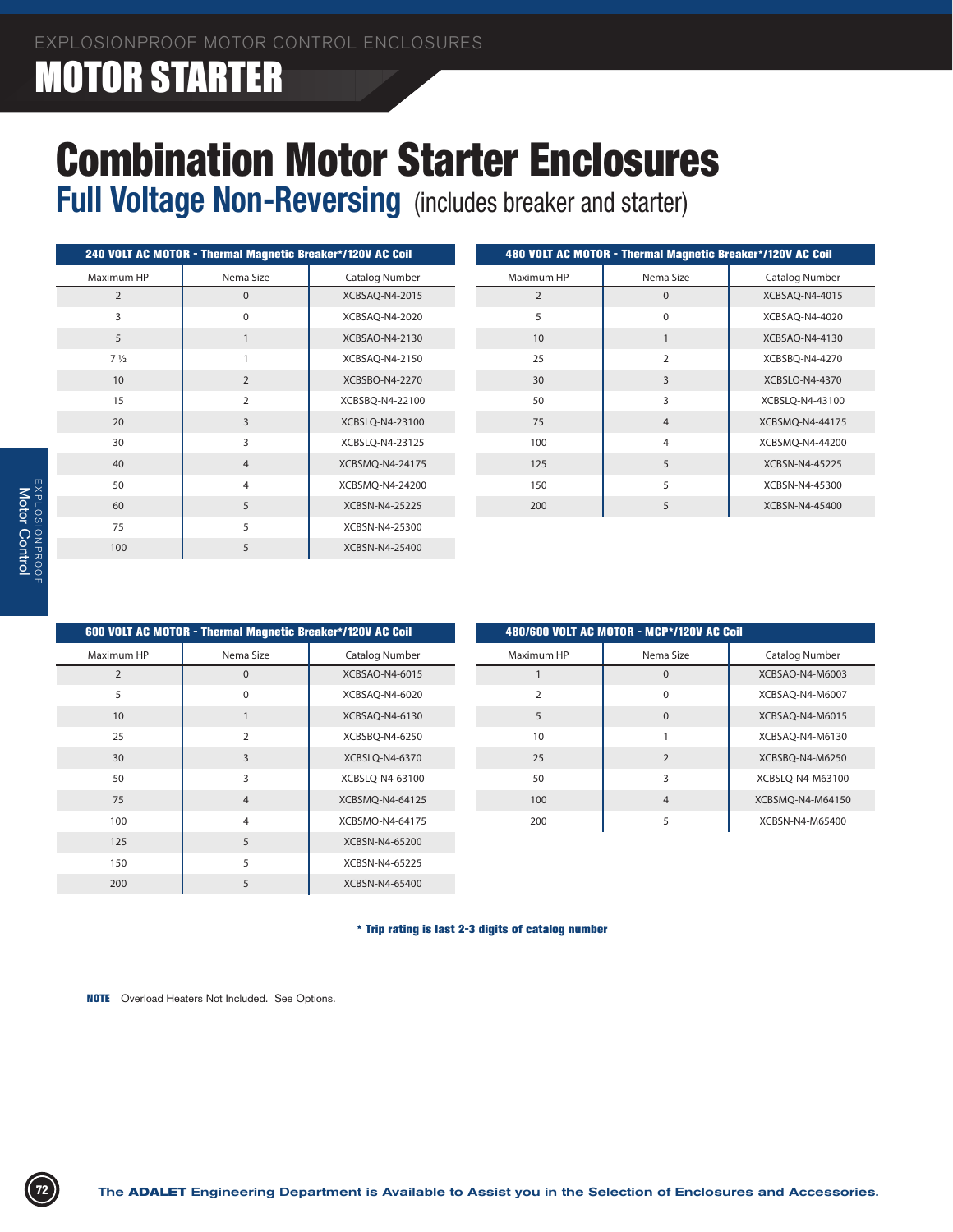# Combination Motor Starter Enclosures

**Full Voltage Reversing** (includes breaker and starter)

|                | 240 VOLT AC MOTOR - Thermal Magnetic Breaker*/120V AC Coil |                       | <b>480 VOLT AC MOTOR - 7</b> |  |
|----------------|------------------------------------------------------------|-----------------------|------------------------------|--|
| Maximum HP     | Nema Size                                                  | Catalog Number        | Maximum HP                   |  |
|                | 0                                                          | <b>XCMRSG-N4-2015</b> | $\mathfrak{D}$               |  |
| ς              | $\Omega$                                                   | XCMRSG-N4-2020        | 5                            |  |
| 5              |                                                            | XCMRSG-N4-2130        | 10                           |  |
| $7\frac{1}{2}$ |                                                            | XCMRSG-N4-2150        | 25                           |  |
| 10             | $\overline{2}$                                             | <b>XCMRSK-N4-2270</b> | 40                           |  |
| 15             | 2                                                          | XCMRSK-N4-22100       | 50                           |  |
| 20             | 3                                                          | XCMRSP-N4-23100       |                              |  |
| 30             | 3                                                          | XCMRSP-N4-23125       |                              |  |

|                          | 480 VOLT AC MOTOR - Thermal Magnetic Breaker*/120V AC Coil |                       |
|--------------------------|------------------------------------------------------------|-----------------------|
| Maximum HP               | Nema Size                                                  | Catalog Number        |
| $\overline{\phantom{0}}$ |                                                            | <b>XCMRSG-N4-4015</b> |
| 5                        | $\Omega$                                                   | <b>XCMRSG-N4-4020</b> |
| 10                       |                                                            | XCMRSG-N4-4130        |
| 25                       | $\mathcal{P}$                                              | <b>XCMRSK-N4-4270</b> |
| 40                       | 3                                                          | XCMRSP-N4-43100       |
| 50                       | 3                                                          | XCMRSP-N4-43125       |
|                          |                                                            |                       |

|            | 600 VOLT AC MOTOR - Thermal Magnetic Breaker*/120V AC Coil |                       |            | 480/600 VOLT AC MOTOR - MCP*/120V AC Coil |                  |  |  |  |
|------------|------------------------------------------------------------|-----------------------|------------|-------------------------------------------|------------------|--|--|--|
| Maximum HP | Nema Size                                                  | Catalog Number        | Maximum HP | Nema Size                                 | Catalog Number   |  |  |  |
|            | $\Omega$                                                   | <b>XCMRSG-N4-6015</b> |            | $\cap$                                    | XCMRSG-N4-M6003  |  |  |  |
|            | $\Omega$                                                   | XCMRSG-N4-6020        |            | $\Omega$                                  | XCMRSG-N4-M6007  |  |  |  |
| 10         |                                                            | XCMRSG-N4-6130        |            | $\Omega$                                  | XCMRSG-N4-M6015  |  |  |  |
| 25         |                                                            | XCMRSK-N4-6250        | 10         |                                           | XCMRSG-N4-M6130  |  |  |  |
| 50         |                                                            | XCMRSP-N4-63100       | 25         |                                           | XCMRSK-N4-M6250  |  |  |  |
|            | <b>NOTE</b> Overload Heaters Not Included. See Options     |                       | 50         |                                           | XCMRSP-N4-M63100 |  |  |  |
|            |                                                            |                       | 100        |                                           | XCMRSP-N4-M64150 |  |  |  |

\* Trip rating is last 2-3 digits of catalog number

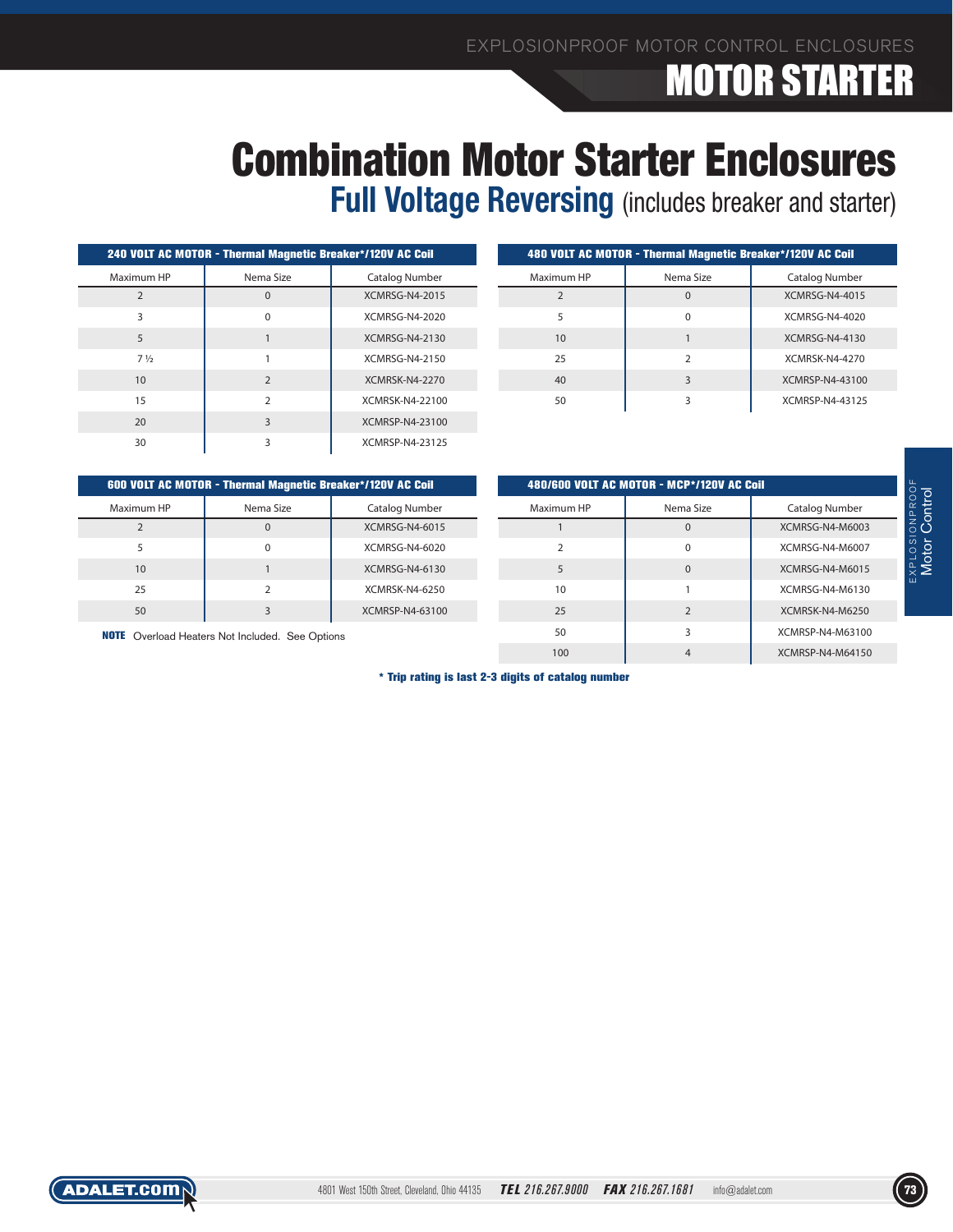# Options, Dimensions and Ordering Instructions

| <b>FUSIBLE DISCONNECT SWITCHES</b>                                 |                  |                                      |                                                   |                                           |                                                                                          |
|--------------------------------------------------------------------|------------------|--------------------------------------|---------------------------------------------------|-------------------------------------------|------------------------------------------------------------------------------------------|
| <b>Description</b>                                                 | Suffix           | <b>Combination</b><br><b>Starter</b> | <b>AVAILABLE ON</b><br>Non-Comb<br><b>Starter</b> | <b>Universal</b><br><b>Enclosure Only</b> |                                                                                          |
| Start/Stop Dual Pushbutton (1NO Start, 1NC Stop)                   | A                |                                      |                                                   |                                           |                                                                                          |
| Green Start Pushbutton (1NO)                                       | A1               |                                      |                                                   |                                           | <b>COLOR TABLE</b>                                                                       |
| Red Stop Pushbutton (1NC)                                          | A2               | $\ddot{\phantom{0}}$                 |                                                   |                                           | R-Red                                                                                    |
| Red Stop Pushbutton, Mushroom Head (1NC)                           | A3               | $\bullet$                            | $\bullet$                                         |                                           | G-Green                                                                                  |
| Black Pushbutton (1NO, 1NC)                                        | A4               | $\bullet$                            |                                                   |                                           | A-Amber                                                                                  |
| Auxiliary Switch on Breaker (1A and 1B Contacts)                   | AS1              | $\bullet$                            |                                                   |                                           | <b>B-Blue</b>                                                                            |
| Auxiliary Switch on Breaker (2A and 2B Contacts)                   | AS <sub>2</sub>  | $\bullet$                            |                                                   |                                           | C-Clear                                                                                  |
| Hand-Off-Auto Selector Switch                                      | B                |                                      | $\bullet$                                         |                                           | W-White                                                                                  |
| Selector Switch (2-Position) (1NO, 1NC)                            | <b>B1</b>        | $\bullet$                            |                                                   |                                           |                                                                                          |
| Bell Alarm Switch on Breaker (Specify No. of Contacts)             | BA               |                                      |                                                   |                                           |                                                                                          |
| Indicator Light with Guard 120 Volt AC (.See Color Table)          | $CG1*$           | $\bullet$                            | $\bullet$                                         |                                           |                                                                                          |
| Push-to-Test Light 120 Volt AC (1NO, 1NC) (-See Color Table)       | CP1*+            |                                      |                                                   |                                           |                                                                                          |
| Breather/Drain Installed in Bottom                                 | E\$              |                                      |                                                   |                                           |                                                                                          |
| <b>Breather and Drain Installed</b>                                | EE\$             |                                      |                                                   |                                           |                                                                                          |
| Auxiliary Contacts on Starter (+NO, -NC) (Specify No. of Contacts) | $G (+ -)$        | $\bullet$                            |                                                   |                                           |                                                                                          |
| Time Delay Relay-On Delay (Specify Range)                          | H1               |                                      |                                                   |                                           |                                                                                          |
| Time Delay Relay-Off Delay (Specify Range)                         | H2               |                                      |                                                   |                                           |                                                                                          |
| 8-Point Terminal Strip                                             | Κ                |                                      |                                                   |                                           |                                                                                          |
| Epoxy Coating External Only (Specify Color)                        | L1               |                                      |                                                   |                                           |                                                                                          |
| Epoxy Coating External and Internal (Specify Color)                | L2               |                                      |                                                   |                                           |                                                                                          |
| Lamacoid Nameplate (Specify Legend)                                | <b>NP</b>        |                                      | $\bullet$                                         |                                           |                                                                                          |
| Overload Heaters (Specify Full Load Amps)                          | OL               |                                      |                                                   |                                           |                                                                                          |
| Control Relay (Description Required)                               | R                |                                      |                                                   |                                           |                                                                                          |
| Space Heater (Specify Wattage)                                     | S                |                                      | $\bullet$                                         |                                           |                                                                                          |
| Shunt Trip on Breaker (Specify Voltage)                            | <b>ST</b>        | $\ddot{\phantom{0}}$                 |                                                   |                                           |                                                                                          |
| 50 VA Control Transformer 480V Pri, 120V Sec. W/Fuse Block         | T <sub>1</sub> F | $\bullet$                            | $\bullet$                                         |                                           |                                                                                          |
| 100 VA Control Transformer 480V Pri, 120V Sec. W/Fuse Block        | T <sub>2F</sub>  | $\bullet$                            | $\bullet$                                         |                                           |                                                                                          |
| 150 VA Control Transformer 480V Pri, 120V Sec. W/Fuse Block        | T3F              |                                      | $\bullet$                                         |                                           |                                                                                          |
| 200 VA Control Transformer 480V Pri, 120V Sec. W/Fuse Block        | T <sub>4F</sub>  | $\bullet$                            | $\bullet$                                         |                                           |                                                                                          |
| 250 VA Control Transformer 480V Pri, 120V Sec. W/Fuse Block        | T5F              |                                      |                                                   |                                           |                                                                                          |
| 300 VA Control Transformer 480V Pri, 120V Sec. W/Fuse Block        | T6F              | $\ddot{\phantom{0}}$                 | $\bullet$                                         |                                           |                                                                                          |
| Other Control Transformer (Specify VA, Pri. And Sec.)              | T7               |                                      |                                                   |                                           |                                                                                          |
| Undervoltage Release on Breaker (Specify Voltage Rating)           | <b>UV</b>        | $\bullet$                            |                                                   |                                           |                                                                                          |
| <b>Internal Control Wiring</b>                                     | W                |                                      |                                                   |                                           |                                                                                          |
| Other (Specify)                                                    | Z                | $\bullet$                            | $\bullet$                                         |                                           | † Not available in Group B applications.<br>\$ for Group B applications add 'H' to suffi |

### **ORDERING INSTRUCTIONS**

#### To order any motor control product, use the catalog number followed by the suffix numbers separated by dashes.

### **Example: XCBSAQ-N4-4130-A-C1R**

Combination starter with 480 volt, 30 amp thermal magnetic breaker, NEMA size 1 starter with 120 volt AC coil, start/stop dual pushbutton installed in cover, red 120 volt pilot light installed in cover.

I.